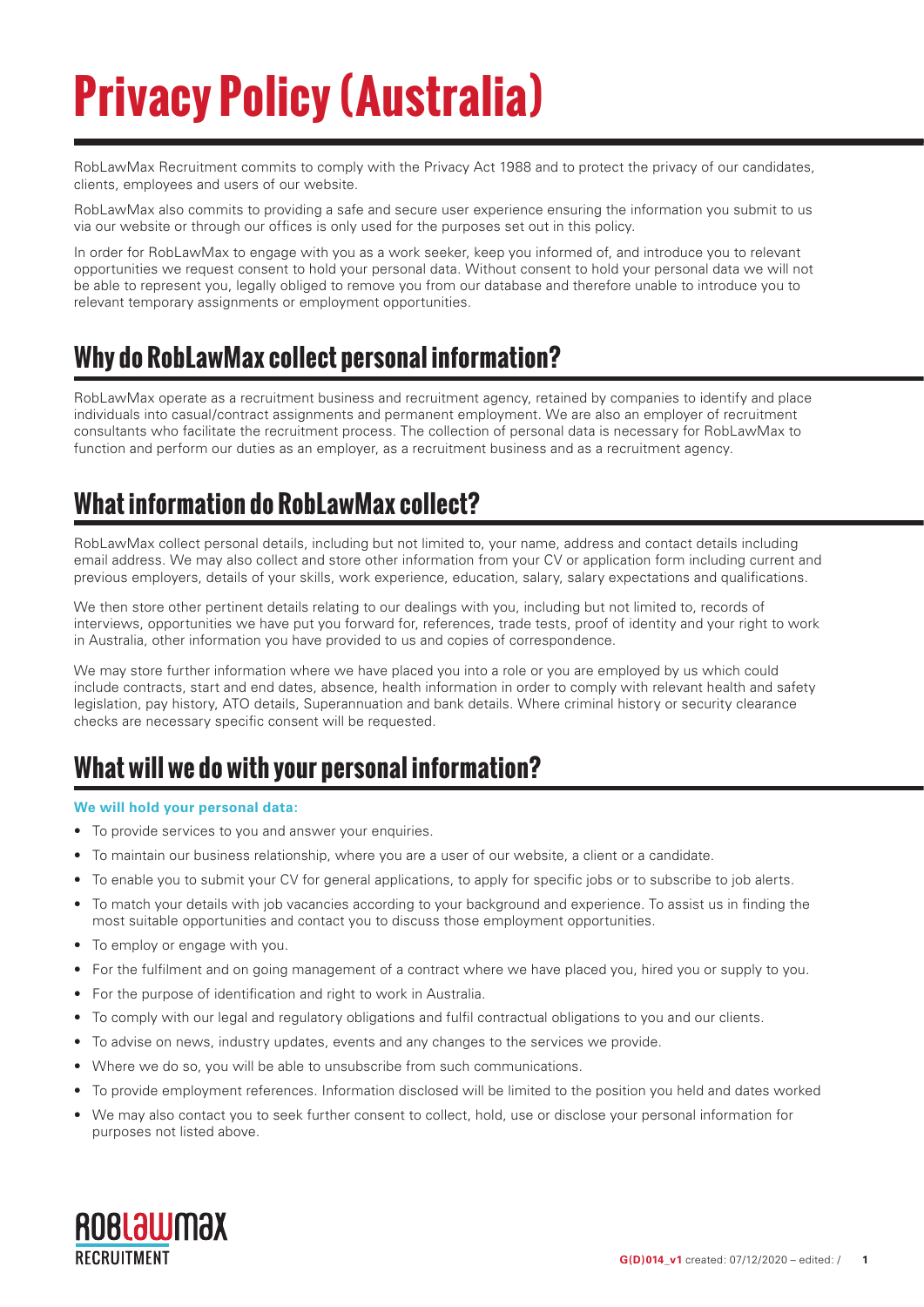To subscribe to job alerts you will be required to provide your email address, which will be used for the purpose of keeping you informed, by email, of the latest jobs in your industry and provide you with industry news. Should you decide you no longer want to receive this information, unsubscribe links will be provided.

# **Curriculum Vitae and / or Application Form**

You have the option of submitting your CV via our website, via third party job boards or via email. You can do this either for a specific current opportunity or for consideration for future opportunities. Your application / CV will be stored on our database of candidates and will be accessible to all our recruitment consultants. You can update or remove your CV and details at any time by contacting us.

# **Equal opportunities**

We are an equal opportunity business and committed to diversity. All job applicants, clients and members of staff will receive equal treatment and not be discriminated against on the grounds of age, race or colour, ethnicity or national origins, sex (including pregnancy or child birth), sexual orientation, disability, religion or ethical beliefs, marital or family status, employment status, political opinion, being effected by domestic violence or involvement in union activities.

### **Who will we share your personal information with?**

We will make your personal information visible to the organisations we are working with, when you are presented for an opportunity or, where there is a legal requirement or, for the fulfilment and on going management of a contract where we have placed or hired you.

We may also transfer personal information to organisations in other countries including RobLawMax, New Zealand, and RobLawMax, UK.

We may also disclose your personal information to third parties in the following scenarios:

- if we use 3 rd party data processors to maintain business operations. An example of this might be that we have our emails or our database hosted in the cloud. Whilst these cloud providers would not typically have direct access to your information, storage is considered processing under the relevant data protection legislation. Similarly, as an example, if we have employed you directly we would need to send your data as required by law to local tax authorities;
- if we sell or buy any business or assets, in which case we may disclose your personal data to the prospective seller or buyer of such business or assets;
- if we are under a duty to disclose or share your personal data in order to comply with any legal or contractual obligation, or in order to enforce or apply our terms of use which includes exchanging information with other companies and organisations for the purposes of fraud protection.

# **Using your information to keep in touch with you**

In addition to our typical processing we may use the information we hold about you in order to contact you in the following circumstances:

- To advise you of changes to our terms
- To advise you of any security concerns
- Where permitted by law

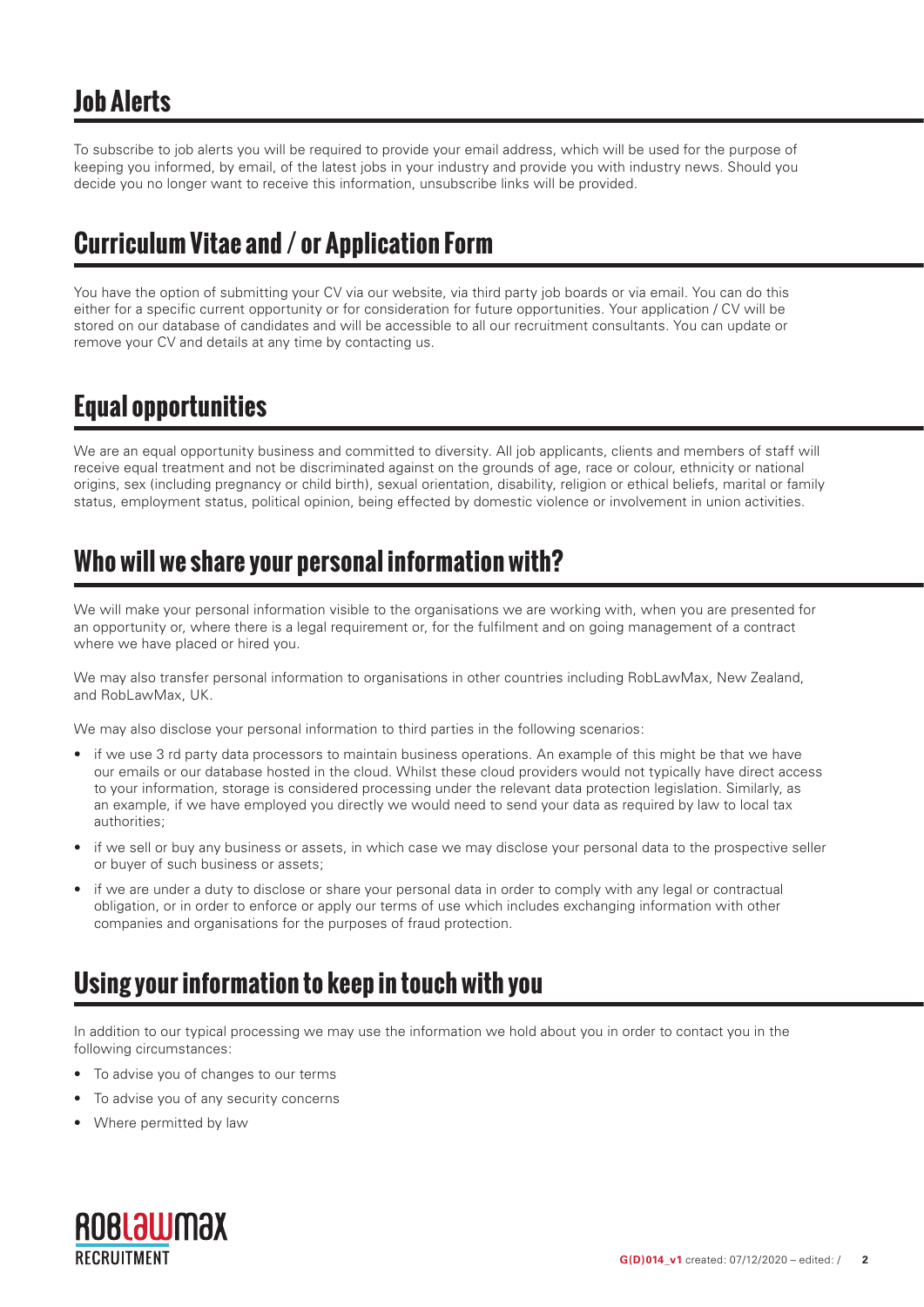# **How long do we hold it for?**

Barring any other legal requirement we will hold your data for no longer than 36 months since either last providing services, or meaningful contact, before seeking confirmation that you are happy for us to continue to hold your data. If we have placed you either with one of our clients or you have been employed directly by us, we are required by law to hold certain data for a longer period to comply with our legal obligations.

#### **Secure collection and storing of your information**

All information that you provide to us, or we collect about you is stored on secure servers. We understand that this includes confidential information and RobLawMax and our data processors have put in place a range of suitable physical, electronic and managerial procedures to safeguard and secure your information.

Our staff have the minimum required access to your data, and are trained to ensure that it is protected, and kept secure.

Unfortunately, the transmission of information via the internet is not completely secure. Although we will do our best to protect your personal data, we cannot guarantee the security of your data transmitted to us; any transmission is at your own risk. Once we have received your information, we will use strict procedures and security features to try to prevent unauthorised access.

We do not store your information for longer than is necessary to provide the service, and to ensure that we have appropriate auditable records for business purposes.

# **Your rights**

You have the right to request from us access to your own personal information.

Additionally, you have the right to request from us:

- that any inaccurate information we hold about you is corrected
- that information about you is deleted in certain situations
- that we stop using your personal information for certain purposes
- that your data is provided to you in a portable format
- that decisions about you are not made by wholly automated means

Many of the rights listed above are limited to certain defined circumstances and we may not always be able to comply with your request. We will tell you if this is the case.

You also have the right to ask us not to process your personal data for direct marketing. We will inform you if we intend to use your information for this purpose or if we intend to disclose your information to any third party for this purpose. You can exercise your right to prevent us using your information in this way by contacting us.

If you choose to make a request to us to exercise any of these rights, we will aim to respond to you as soon as we reasonably can but no later than one month. We will not charge a fee for dealing with any reasonable request.

If you are unhappy with how we are using your personal information or if you wish to complain about how we have handled a request, then please contact **Jeremy Innes (Director)**.

**RobLawMax Recruitment Pty Ltd 477 Boundary Street Spring Hill Queensland 4000 +61 7 3085 7427 jeremyi@roblawmax.com.au**

You may also contact the Office of the Australian Information Commissioner at **OAIC.gov.au** or **1300 363 992.**